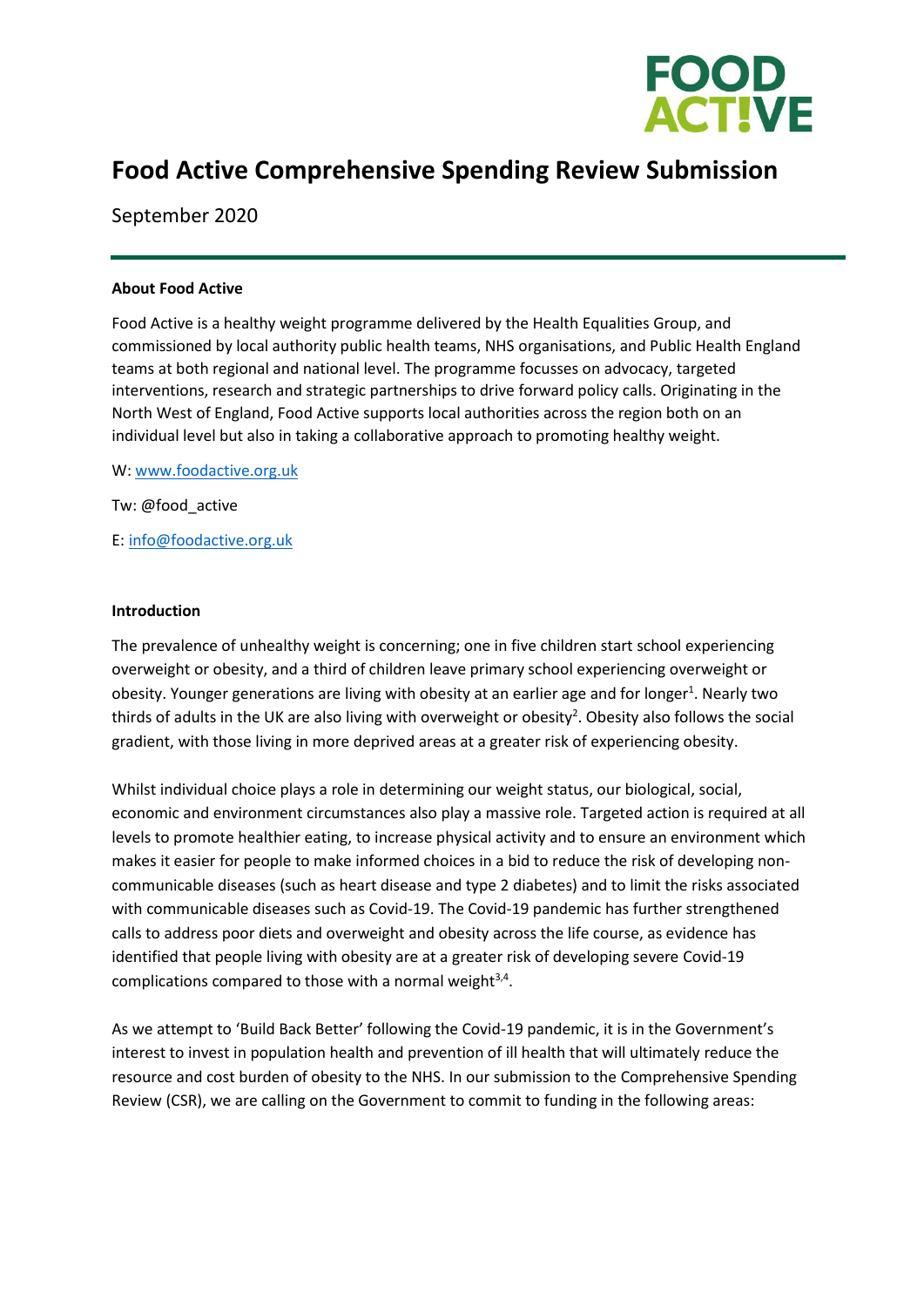

### **1. Public health funding**

Food Active is calling on the Government to increase investment in public health across England to reduce health inequalities and to prevent ill health including overweight and obesity. Our experience working with numerous local authorities on their obesity agenda tells us the continued cuts to the public health grant (over a fifth since 2015/16<sup>5</sup>) has significantly affected their ability to deliver effective services and measures to prevent overweight and obesity within their population. Whilst local authorities have made efficiencies through better commissioning, cuts are nevertheless impacting frontline prevention services (i.e. individual or family dietary and physical activity interventions, community food programmes, social marketing campaigns). We are pleased to see the small increase in this year's grant (2020/21), but this it is simply not enough to support sustainable delivery of preventative services<sup>6</sup>

In 2018 the Government laid out their vision for 'putting prevention at the heart of the nation's health' in the policy paper 'Prevention is Better than Cure'<sup>7</sup>. Annual spend on the treatment of obesity and diabetes is currently greater than the amount spent on the police, the fire service and the judicial system combined at £27bn per annum<sup>8</sup>. In a time where we are looking to reduce the budget deficit and build back the economy following the Covid-19 pandemic, it is in the Government's interest to uphold to their commitment of investing in prevention as a cost-saving measure. A systematic review concluded that for every £1.00 spent on public health, this returns an extra £14 on the original investment, on average—and in some cases, significantly more than that<sup>9</sup>. Reducing the prevalence of overweight and obesity by just 1% each year below predicted trends would save 300 million in NHS healthcare and NHS social care costs in the year 2035 alone<sup>10</sup>. We urge the Government to take this into consideration in the CSR, and any further cuts to the public health grant or simply maintaining the low levels of investment could actually *cost* the Government, rather than make a dent on the national deficit.

*For more information see the joint representation on public health, submitted by Cancer Research UK of which we are also a signatory.* 

## **2. Extension of the soft drinks industry levy**

The soft drinks industry levy (SDIL) has been the champion of the Government's childhood obesity strategy. It has been shown to be effective in reducing the amount of sugar found in soft drinks and shifting consumer behaviour towards healthier options<sup>11</sup>. This will go a long way in reducing excess free sugar intake across the life course – but in particular children, as these drinks are their largest source of sugar.

Building on the success already made by the SDIL, we would like the government to extend the levy to include milk-based drinks. These drinks now contain some of the highest levels of sugar and are typically consumed in large portions<sup>12</sup>. We recognise these drinks can provide a useful source of calcium for young people, however we believe the costs of large amounts of sugar outweigh these benefits to children's diets. The Government has committed to reviewing whether milk-based drinks should be included in the SDIL (in both the Childhood Obesity Plan chapter 2 and Prevention Green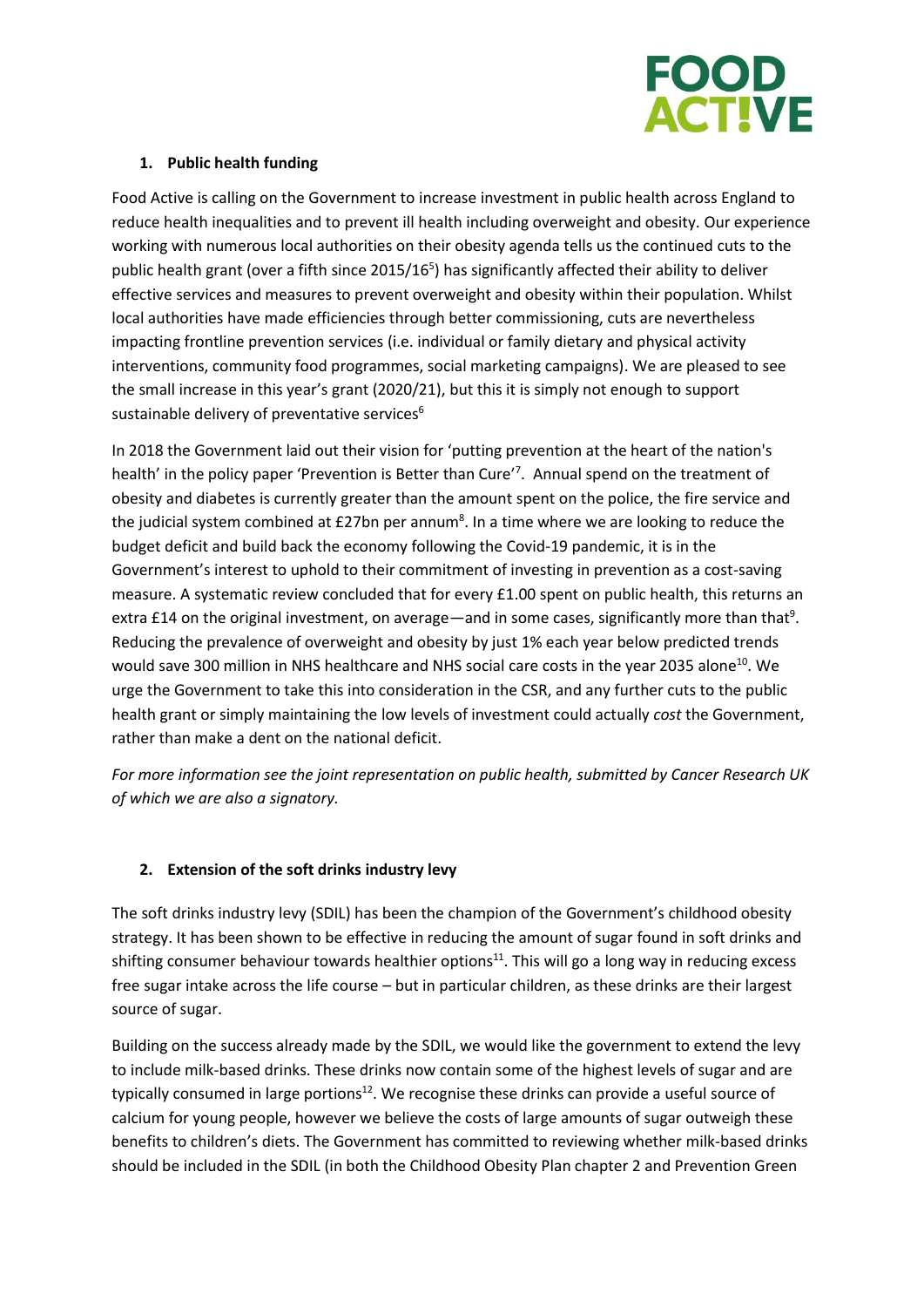

Paper), should manufacturers not take action to reduce the sugar content of these drinks (challenged to remove 20% sugar as part of the Sugar Reduction Programme). Whilst results for milk based drinks have yet to be published, first year progress report for other food categories as part of the SRP has shown manufacturers are way off track to meet their target by 2020. We anticipate milk-based drinks manufacturers will follow the same pattern as other food categories in the SRP, due to the fact this is a voluntary programme, without any repercussions should targets not be met. Legislative action, such as the SDIL, is what is needed to prompt action from industry.

We would also like to see amendments made to the current threshold structure of the SDIL. Following implementation, we have seen many manufacturers reformulate their drinks to avoid the lower threshold to the milligram to around 4.9-4.6g per 100ml<sup>13</sup>. A 500ml bottle of Dr Pepper contains 24.5g free sugars – contributing to over 80% of an 11 year old's recommended free sugar intake – but this is not subject to the SDIL as it contains just 0.1g less than the lower threshold of the levy.

Manufacturers have shown they can quickly reformulate their products to contain less sugar, with very few showing a sustained fall in sales or consumer satisfaction. We would like to see the Government lower the threshold from 5g/100ml to 4.5g/100ml as this would encourage even more reformulation and continue to benefit children's health by reducing the amount of sugar available on the supermarket shelves.

Lowering the threshold would also bring the SDIL in line with the current nutrient profile model (NPM) which categorises food and drink as 'less healthy' or 'healthier' and is used in advertising restrictions. Currently a drink with 4.5g of sugar per 100ml would be classed as 'less healthy' by the NPM, yet not be subject to the SDIL. Aligning the SDIL with the NPM would increase policy coherence and incentivise drinks manufacturers to further reduce sugar from their products, or raise additional revenue from the levy.

Finally, we would also like to see Government raising the rate of the SDIL. This, along with the inclusion of milk-based drinks and a lower threshold would raise additional revenue to be spent on improving child health. All SDIL revenue should continue to be allocated to measures that contribute to the Government's target of halving child obesity by 2030. The National Audit Office recently reported the Government is significantly off track on meeting this target $14$  – the time to act and invest in population health is now.

<sup>&</sup>lt;sup>1</sup> Public Health England (2020) Patterns and trends in childhood obesity [online] Available at: [https://www.gov.uk/government/publications/child-obesity-patterns-and-trends/patterns-and-trends-in](https://www.gov.uk/government/publications/child-obesity-patterns-and-trends/patterns-and-trends-in-child-obesity-national-and-regional-data)[child-obesity-national-and-regional-data](https://www.gov.uk/government/publications/child-obesity-patterns-and-trends/patterns-and-trends-in-child-obesity-national-and-regional-data)

<sup>2</sup> NHS digital: Adult overweight and obesity (2020) [online] Available at: [https://digital.nhs.uk/data-and](https://digital.nhs.uk/data-and-information/publications/statistical/statistics-on-obesity-physical-activity-and-diet/england-2020/part-3-adult-obesity-copy)[information/publications/statistical/statistics-on-obesity-physical-activity-and-diet/england-2020/part-3-adult](https://digital.nhs.uk/data-and-information/publications/statistical/statistics-on-obesity-physical-activity-and-diet/england-2020/part-3-adult-obesity-copy)[obesity-copy](https://digital.nhs.uk/data-and-information/publications/statistical/statistics-on-obesity-physical-activity-and-diet/england-2020/part-3-adult-obesity-copy)

<sup>3</sup> Dhurandhar, N.V., Bailey, D. and Thomas, D., (2015). Interaction of obesity and infections. *Obesity Reviews*, *16*(12), pp.1017-1029.